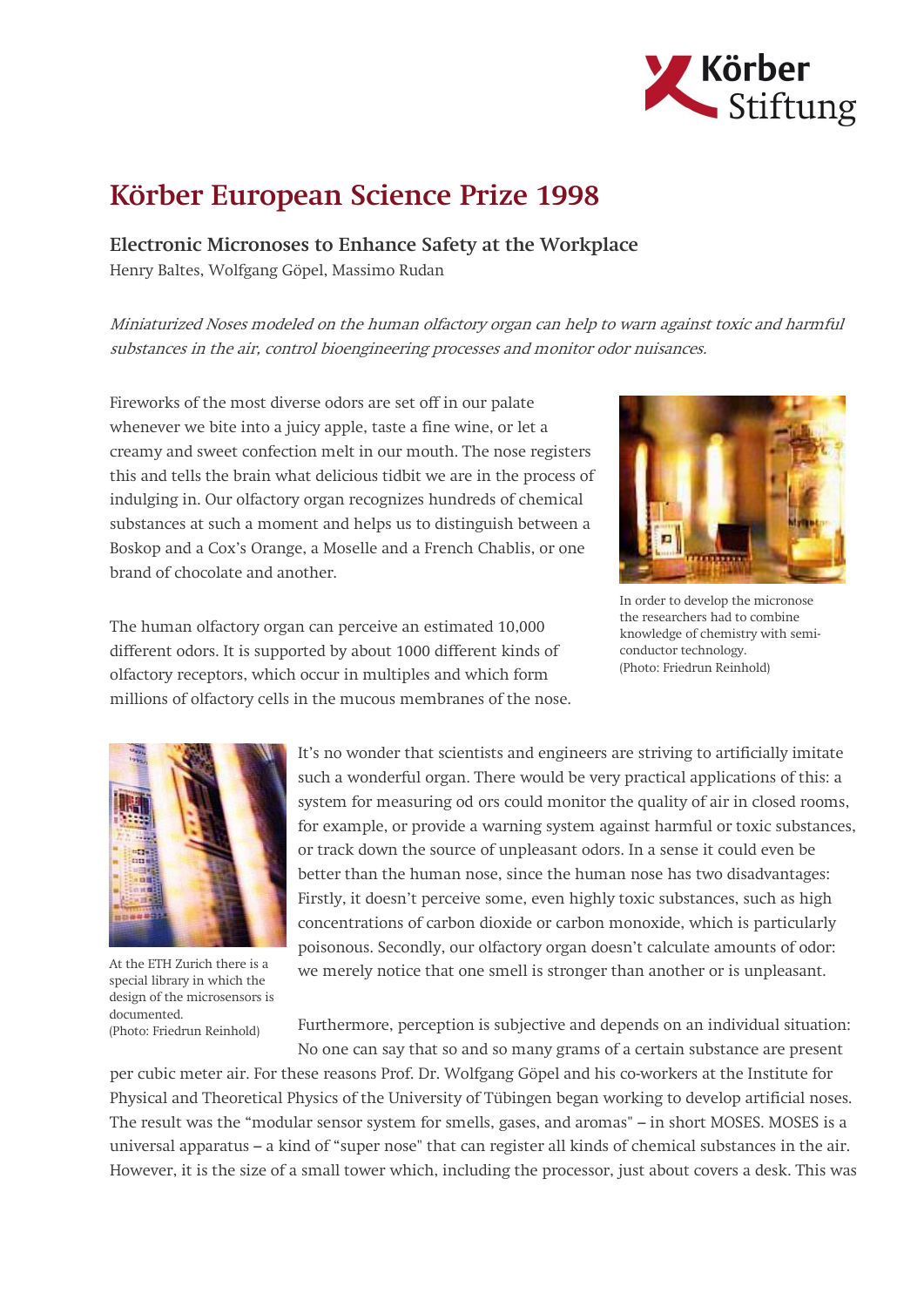

when Göpel, the smell sensory expert, benefited from the acquaintance of Professor Dr. Henry Baltes, a microsensor expert.

In the past 10 years Baltes and his co-workers at the Institute for Quantum Electronics at the National Technical College in Zurich have developed numerous sensory chips for various purposes, for example, for air circulation, temperature, air pressure, magnetic fields, infrared and ultraviolet radiation, viscosity, ultrasound, and level readings. We are talking about silicon chips in which tiny sensory elements with electronic circuits have been integrated. It is possible to cost effectively mass produce these chips essentially at already existing manufacturers.



Henry Baltes, Massimo Rudan und Wolfgang Göpel (from left) (Photo: Friedrun Reinhold)

Baltes and Göpel met in Tübingen and Zurich to discuss these issues and then decided to pool their experience and to work together in the area of chemical sensors, first of all to develop prototypes of microstructured systems which could be cheaply produced. The micronose was to be a product of this – a unit the size of a pocket calculator suitable for this specific purpose and easy to handle and transport. However, another specialist was needed who could transfer the complicated mathematical operations needed to evaluate the olfactory signals on to an integrated circuit. And so Baltes and Göpel persuaded the computer design expert Prof. Dr. Massimo Rudan of the

University of Bologna to join them. This established the basis for the project "Electronic Micronoses for Volatile Organic Bonds" which received the Körber European Science Prize this year and the prize money of 700,000 DM.

This is how the new micronose works: the so-called transducers – small sensors on the chip – are coated with certain polymers (synthetic compounds) on to which the odor molecules can bond and send specific electric signals to the computer. There are three different types of transducers: one is an oscillating tongue, whose resonance frequency changes when chemical molecules are deposited. The second type measures temperature change, since heat is released when an odor molecule is deposited. The third type has the capacity to conduct alternating current as soon as the odor molecules come into contact. There are nine kinds of polymers which each bind different groups of odor molecules, although they do not detect any one odor highly specifically. Each of the three types of transducers are coated with one of the nine polymers so that there is a total of three times nine, i.e., 27, sensors on a chip.



A chip is fitted with several plastic-coated sensors. (Photo: Friedrun Reinhold)

The 27 sensors send signals with a specific pattern when a specific odor bonds to it. This signal pattern is evaluated with complicated computer algorithms and in this way the odor molecules are identified.